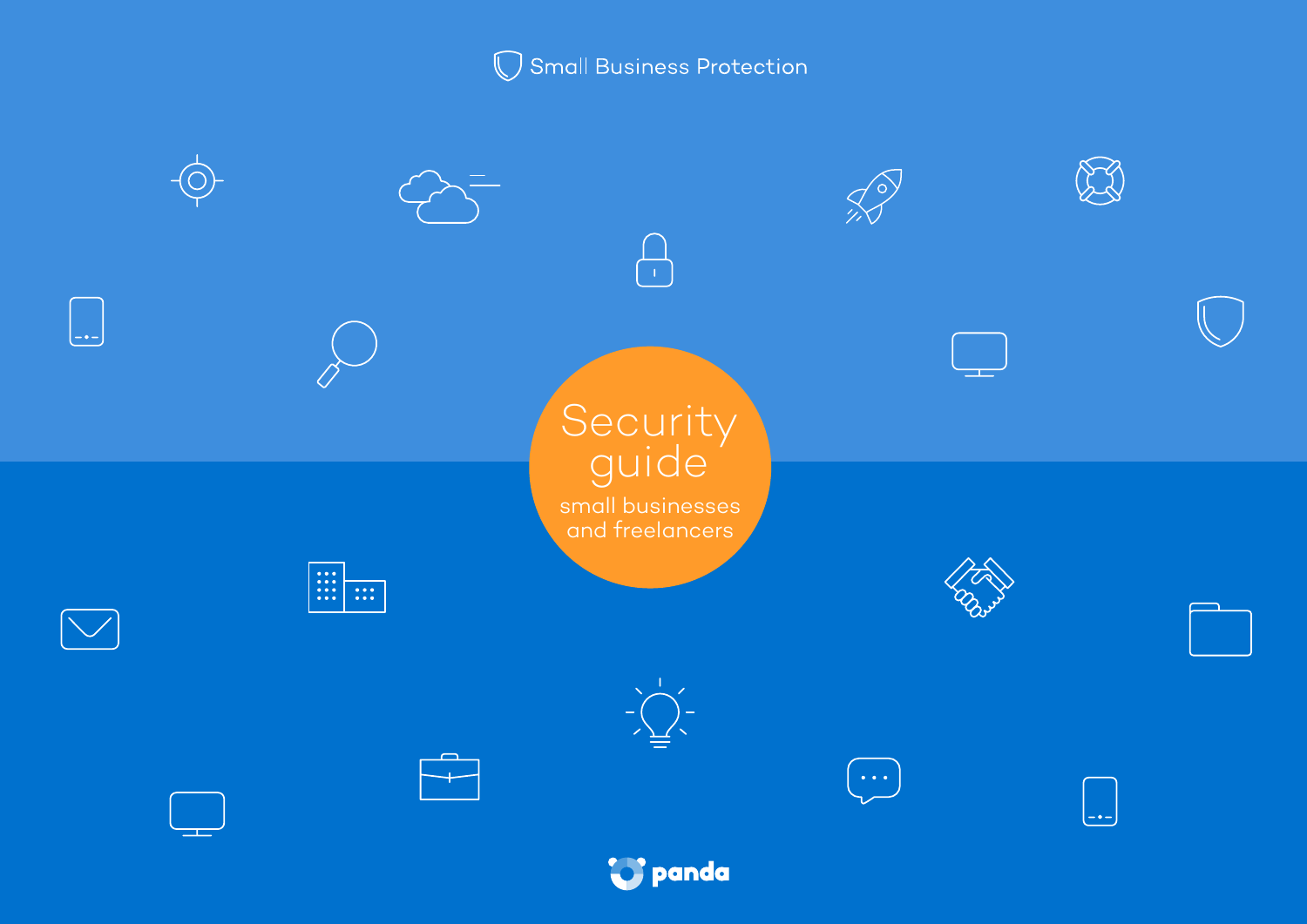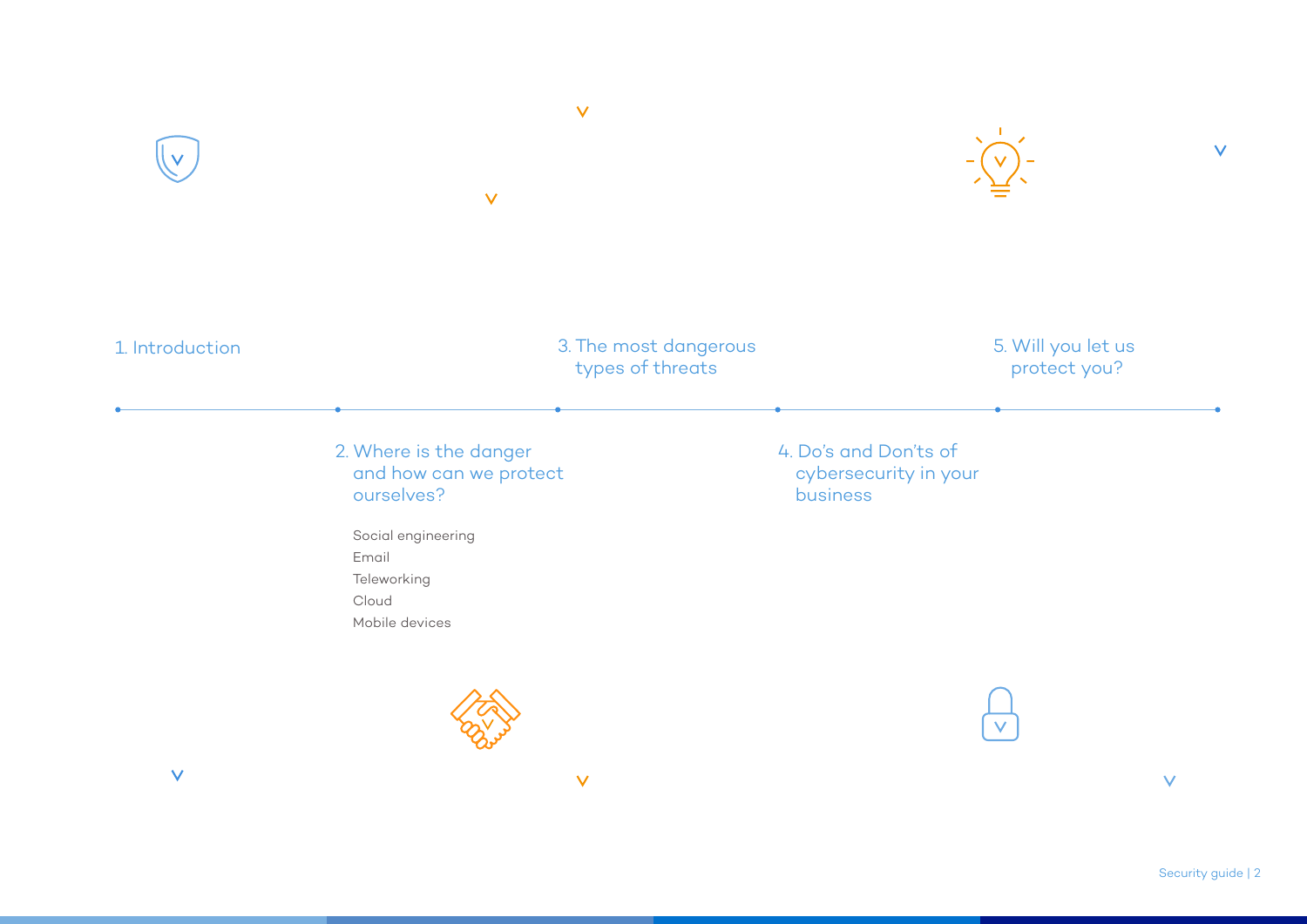

 $\vee$ 

We could give you a lot of reasons to elaborate this guide, but we think that one should be enough: 91% of small businesses and freelancers suffer daily IT attacks.

 $\vee$ 

Yes, every day nearly 100% of small businesses or freelancers suffer some type of cyberattack that compromises the security of their businesses, data, and income.

Do you still think that it isn't necessary to protect your business on the Internet?

Take a look and we are sure that you will change your mind…

 $\vee$ 

 $\overline{\vee}$ 

/91% of small businesses and freelancers suffer daily IT attacks

 $\vee$ 

 $\vee$ 

 $\vee$ 

 $\vee$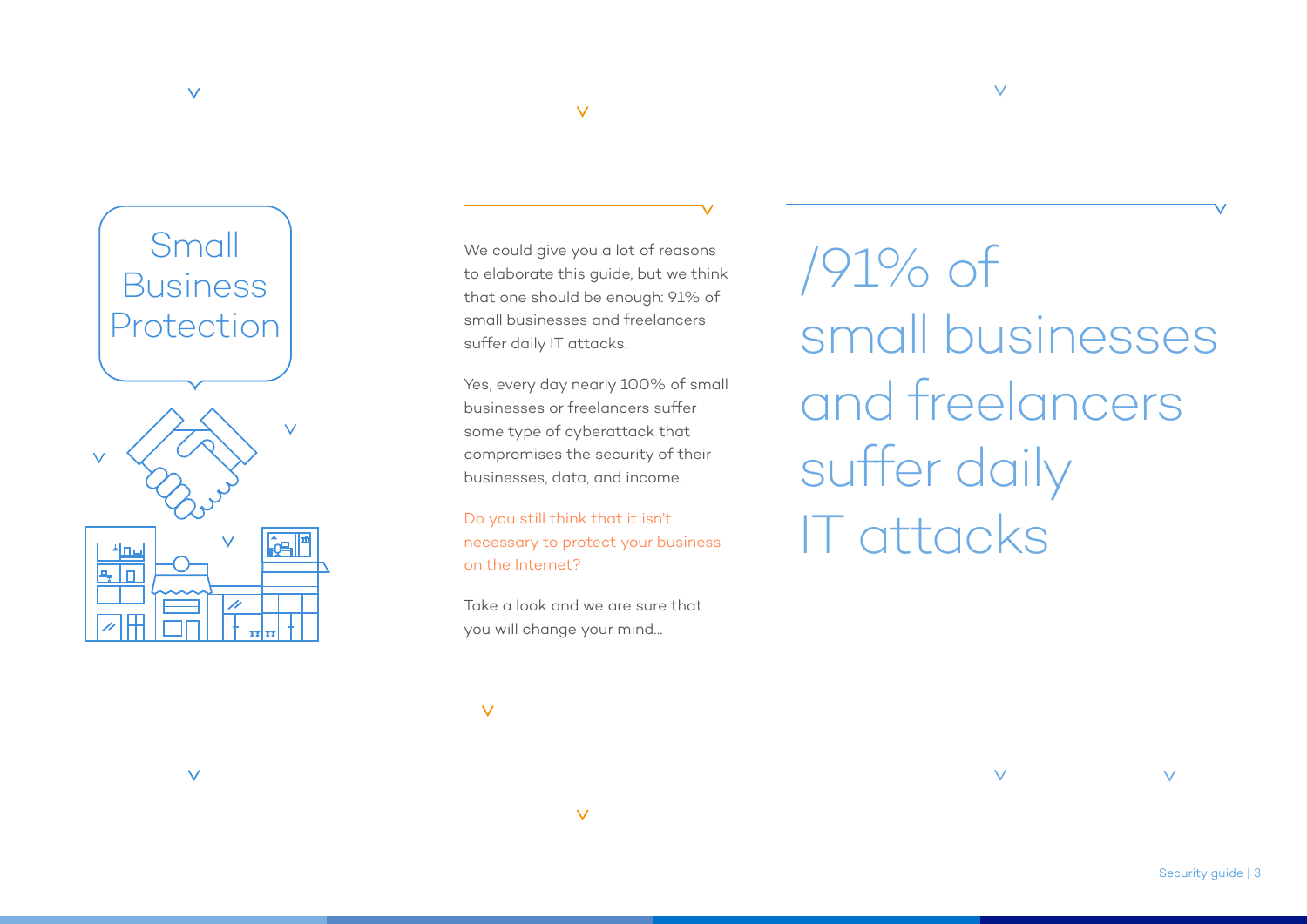# / Every day nearly 100%

of small businesses and freelancers suffer some type of cyberattack

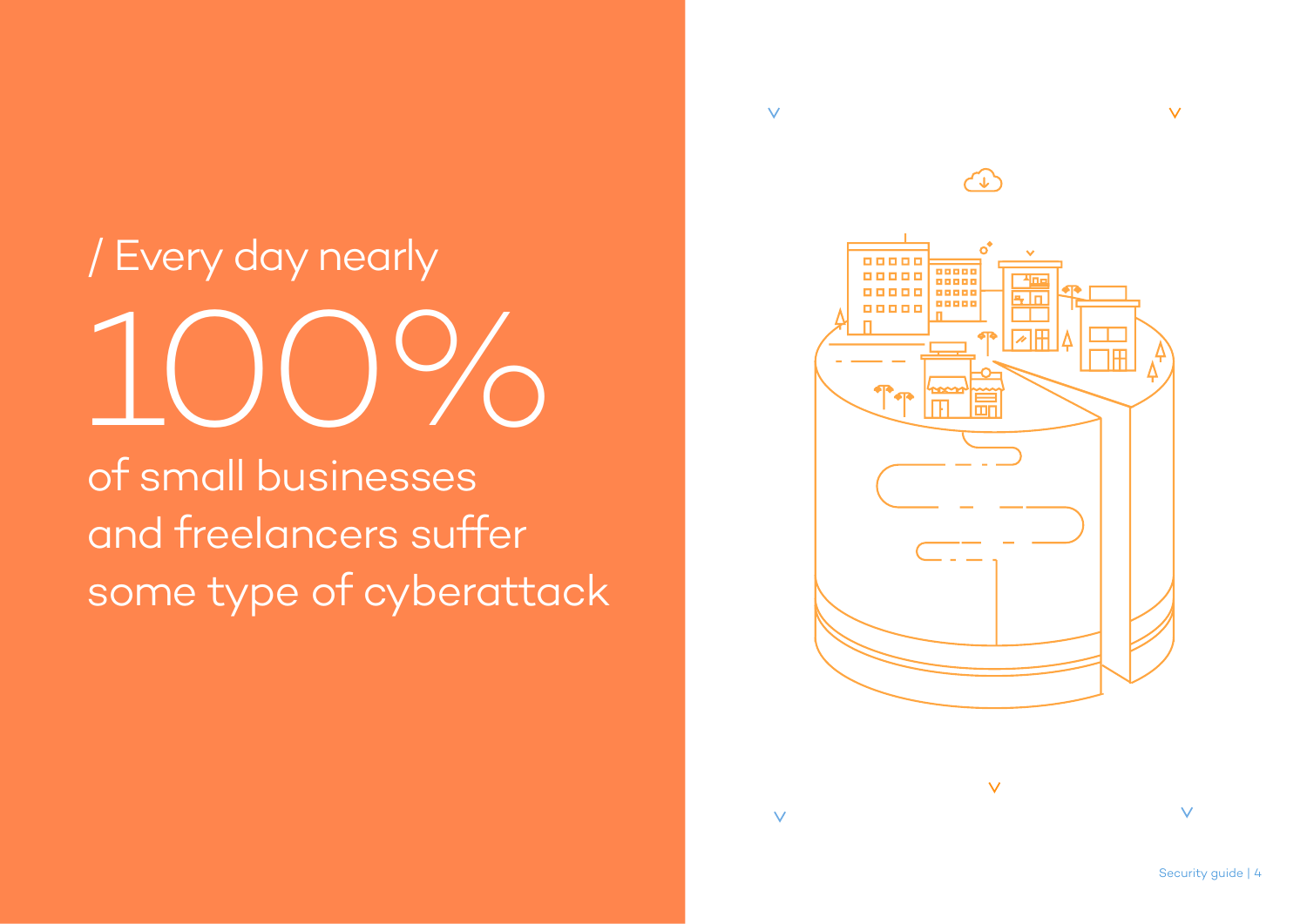Where is the danger and how can we protect ourselves?

**Concession** 

<u>rail</u>

ME'S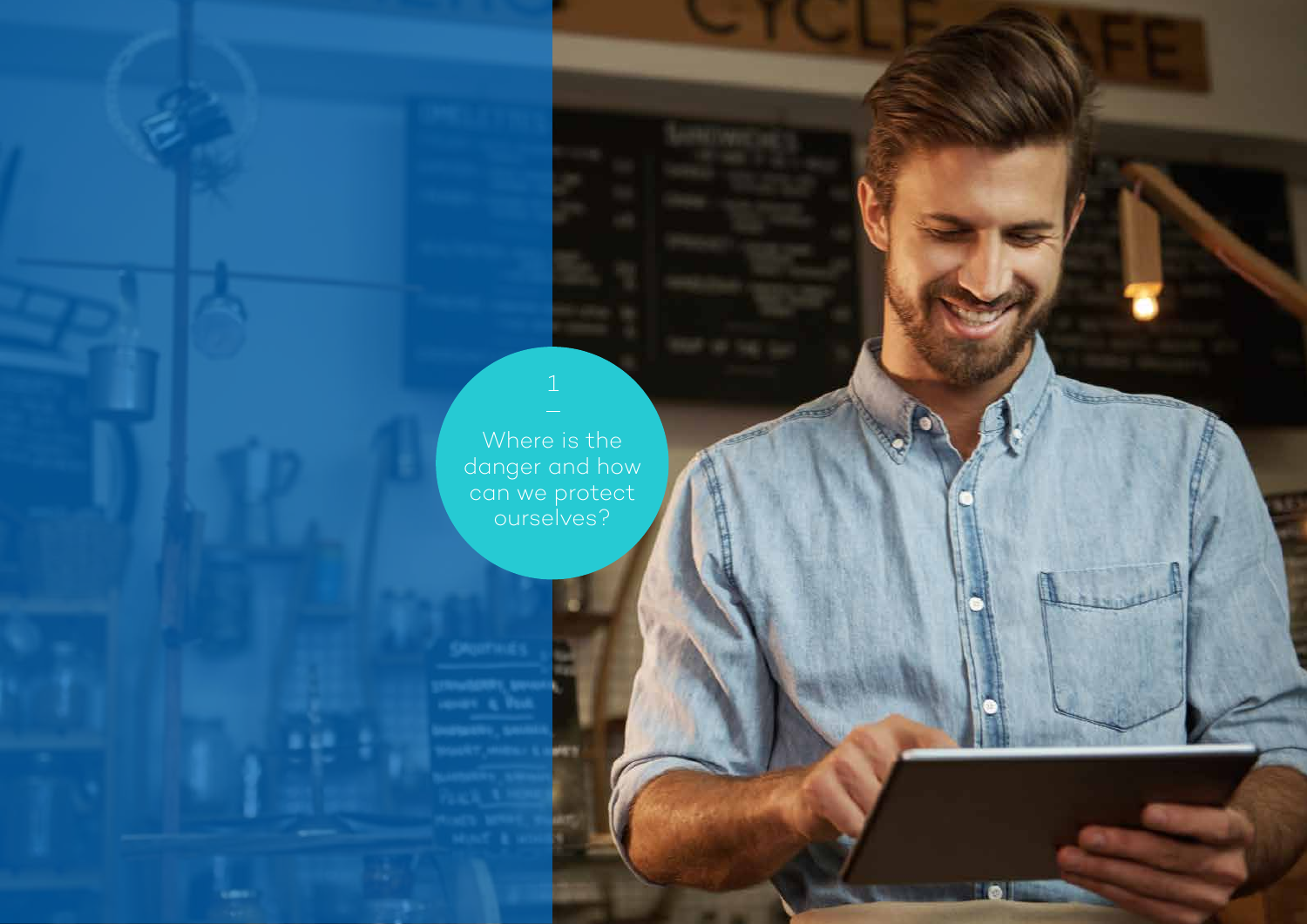# **& Social engineering**

Cybercriminals can try to attack our businesses in two ways:

#### They pretend to be a representative from a

reputed organization (the bank, the email provider, etc.) and, after various questions and warnings, ask for the access codes, having won the victim's trust.

#### **Telephone**

### Internet

The most common method of fraud is called phishing\*. The victim gives their data because they think that they are using a trusted website.

Another form of attack is by sending attached files in emails of known persons. The malware attacks the address book of the victim, sending each person an email which contains an attached file filled with malware.

#### Train employees

The best way to prevent it is to try and educate our employees to be aware of social engineering tactics. See Do's and Don'ts

#### > See Do's and Don'ts of

**Cybersecurity** 

#### Be paranoid

How can we protect ourselves?

It's recommended that we "cultivate a healthy paranoia", because it is common for cybercriminals to give up if they think the victim doesn't trust them.

#### Verify sources

If we are suspicious about a request that isn't usually made by email, then we should verify it by telephone. If we talk face-to-face with someone that we don't know, we should demand some type of personal identification.

#### Say no

When a cybercriminal is applying social engineering, it is usually done by departing from the norms of the business or making the victim do it. Keeping in line with company policy is your best defense.

#### Question everything

We should always ask the person that we're dealing with why they need the information. The majority of social engineering attacks fail when questions are asked.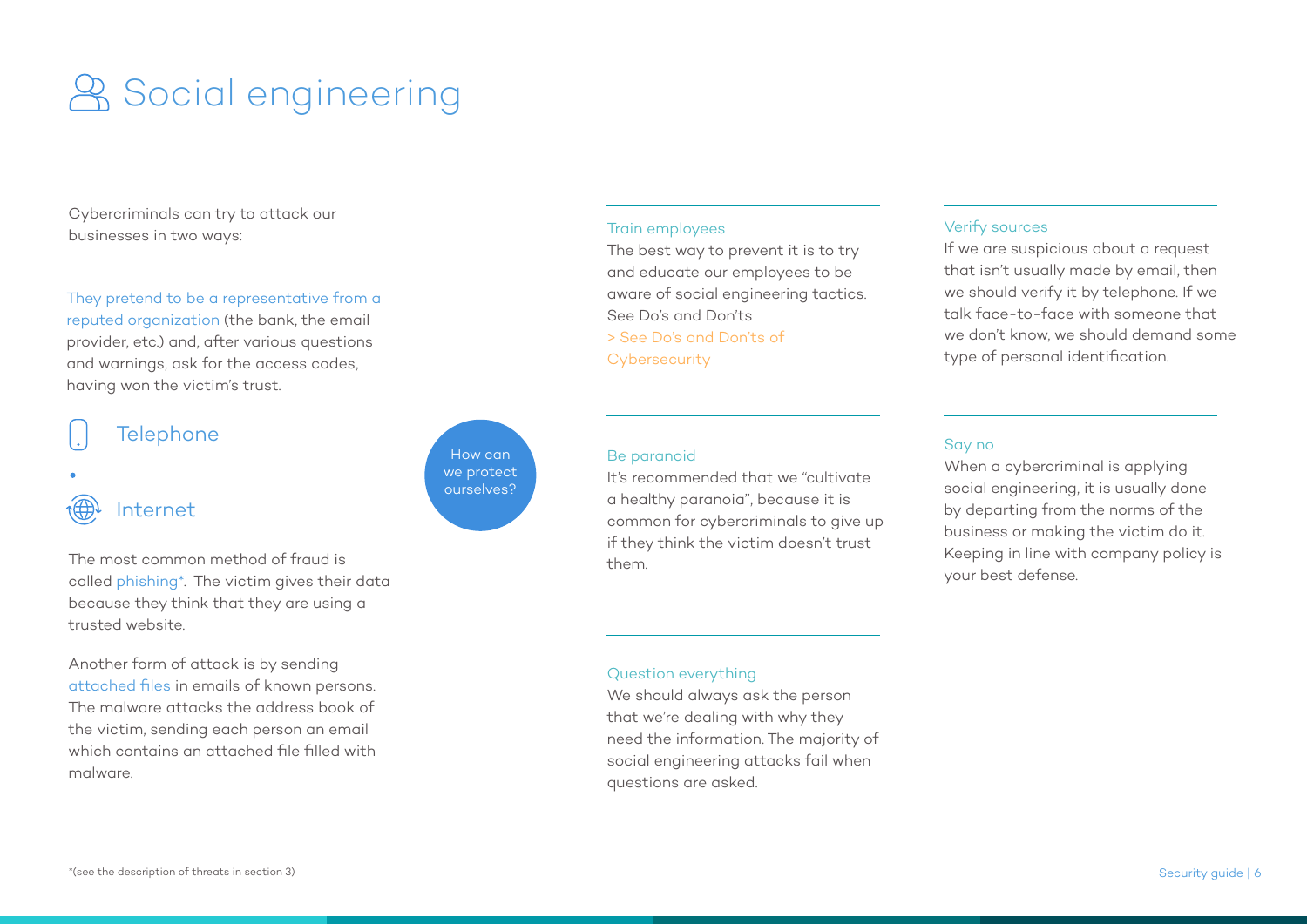

How can we protect ourselves?

A lot of the cyberattacks on businesses originate in emails that already have an important piece of information on the business.

Just like with social engineering, the first thing to do is train employees on IT security so as to avoid risky behavior when using corporate email.

Encrypt your emails. So that the company can control confidential information and that it doesn't pass through personal accounts, the best way to do this is to encrypt emails.

#### Delete old emails. If you have

thousands of emails that you consider to be important, the best thing to do is save them on an external hard disk, on a database, or on the cloud. You can then eliminate them from your email account.

When you have to create a password, make sure that it is complex and that nobody can guess it, although keep in mind that you should be able to recall it easily if using it frequently.

Be careful when logging in from public computers. Make sure to end the session before leaving the computer as you might leave an easy trace for cybercriminals. It's best to access corporate information when you are using a trusted computer.

Don't give your address to everyone, nor should you leave it on public websites. Scammers are always waiting to pounce on any opportunity. Take care with emails which try to trick you into creating a new password for better security. If you need to change your password, go to the website of the email provider and do it there, not on the link that comes in the email.

Continuing on from the point above; don't open emails that come from unknown or suspicious sources.

Don't forget to only use the corporate email as a work tool. It should never be used for personal reasons.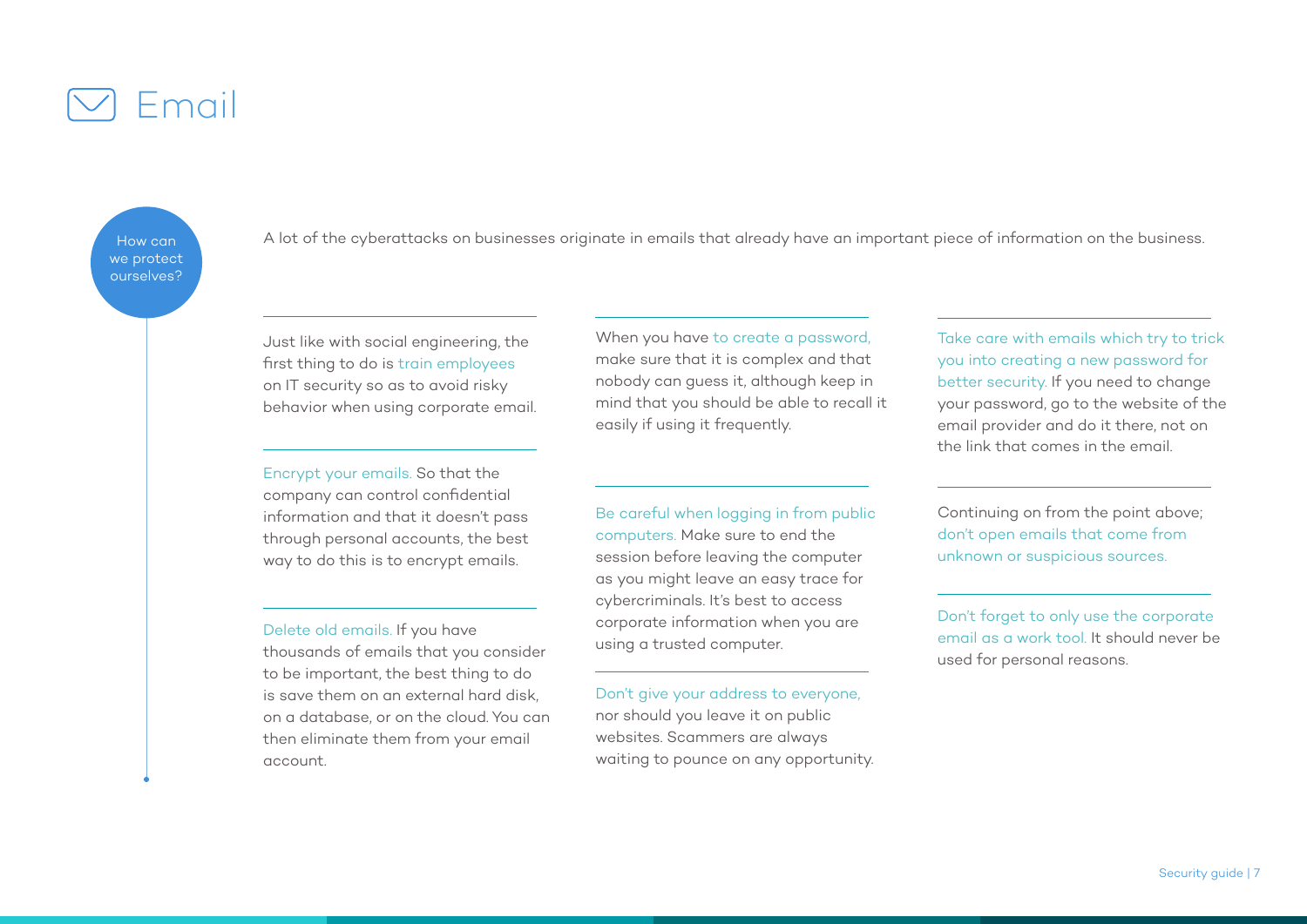

It without a doubt offers more flexibility to workers and makes them more productive.

#### But what about the security of it?

If employees are working from home, companies don't have the same protection and information loss can occur. Working from home invites a lot more risk, as the software available in the corporate environment usually offers better security guarantees.

The risks are varied and the loss of data can happen in different ways: an error on the computer that deletes files that don't have security copies, the theft of a password, or even a computer could lead to confidential data ending up in a cybercriminal's hands.

However, teleworking doesn't have to be dangerous.



The use or remote desktops is a solution: with them it is possible to avoid information loss because it allows the employee to directly connect to the company's server, where all the information and security copies are automatically stored.

Another important point is about passwords. The theft of an employee's password could be disastrous, as it would put a lot of information at risk. It is important not to repeat passwords, change them every so often, and use a password manager to protect them.

It's also important to encrypt confidential information. This means that losing a laptop, or having it stolen, doesn't mean that the information is gone, too. Encrypting files via the operating system or encrypting the entire hard disk eliminates the risk.

One way or another, teleworking is growing at a fast rate thanks to technology, but it doesn't mean that security should be compromised. The right technology offers the tools so that information isn't at risk while employees work from home.

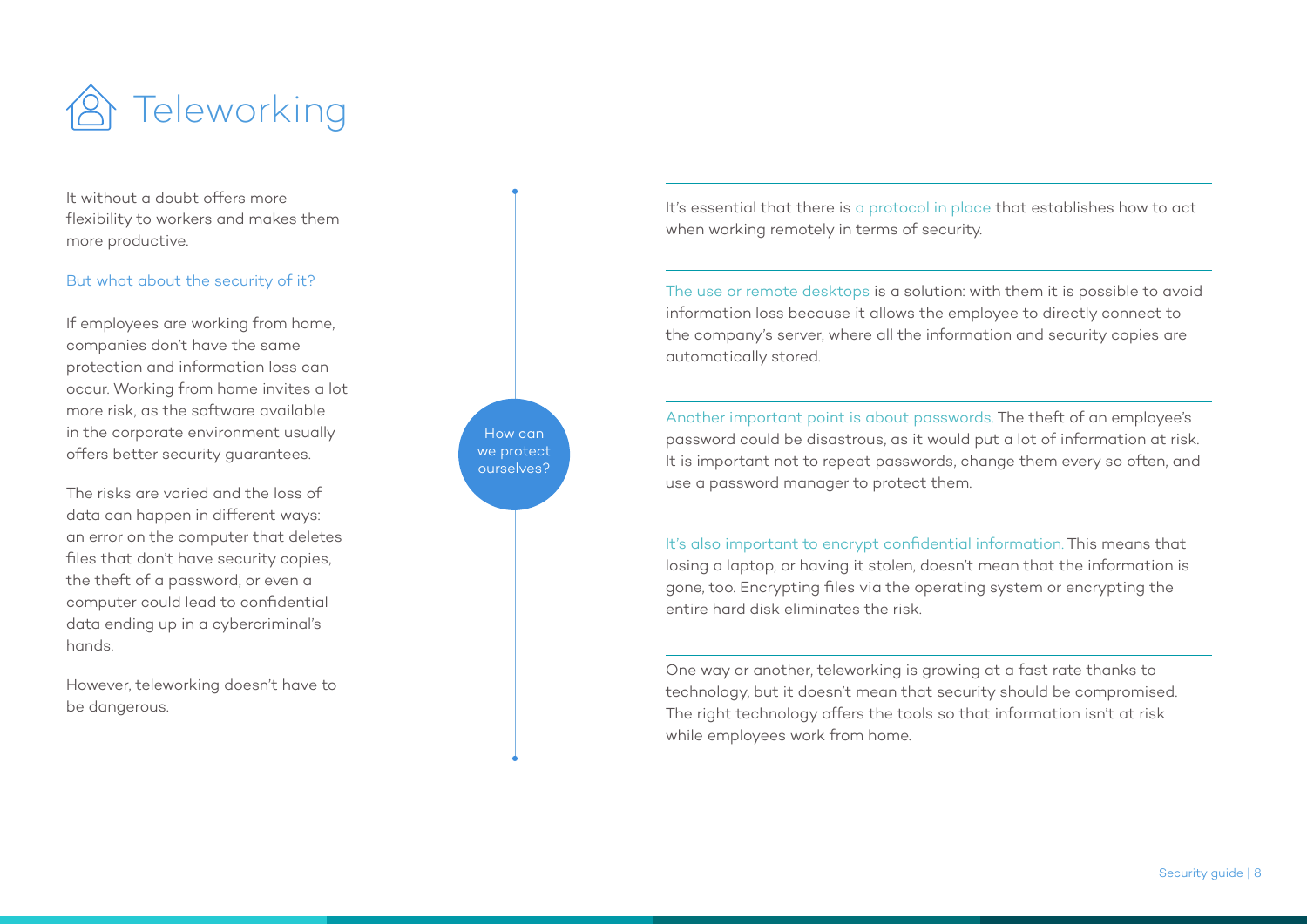# co Cloud

Its ease of use has made us become more and more connected.

However, when using virtual storage to store and share information about your business, it's possible that its security measures leave a lot to be desired.

How can we protect ourselves?

Create secure passwords. You already know this… letters, numbers, upper-case, lowercase, symbols and, if possible, different passwords for different accounts.

As regards the encryption of files, some of the virtual storage services keep our documents encrypted.

Dropbox doesn't do it, but Mega does. However, none of them are perfect: mega keeps a copy of the code to decrypt them on its servers, which doesn't seem to be 100% secure. A good option is that you be the one to encrypt them before storing them on the cloud.

Dropbox and Google Drive allow the activation of the two-step verification process. This system combines the password that you use with another that is sent to your mobile device (nearly always a mobile phone and via an SMS or app), ensuring a second security layer.

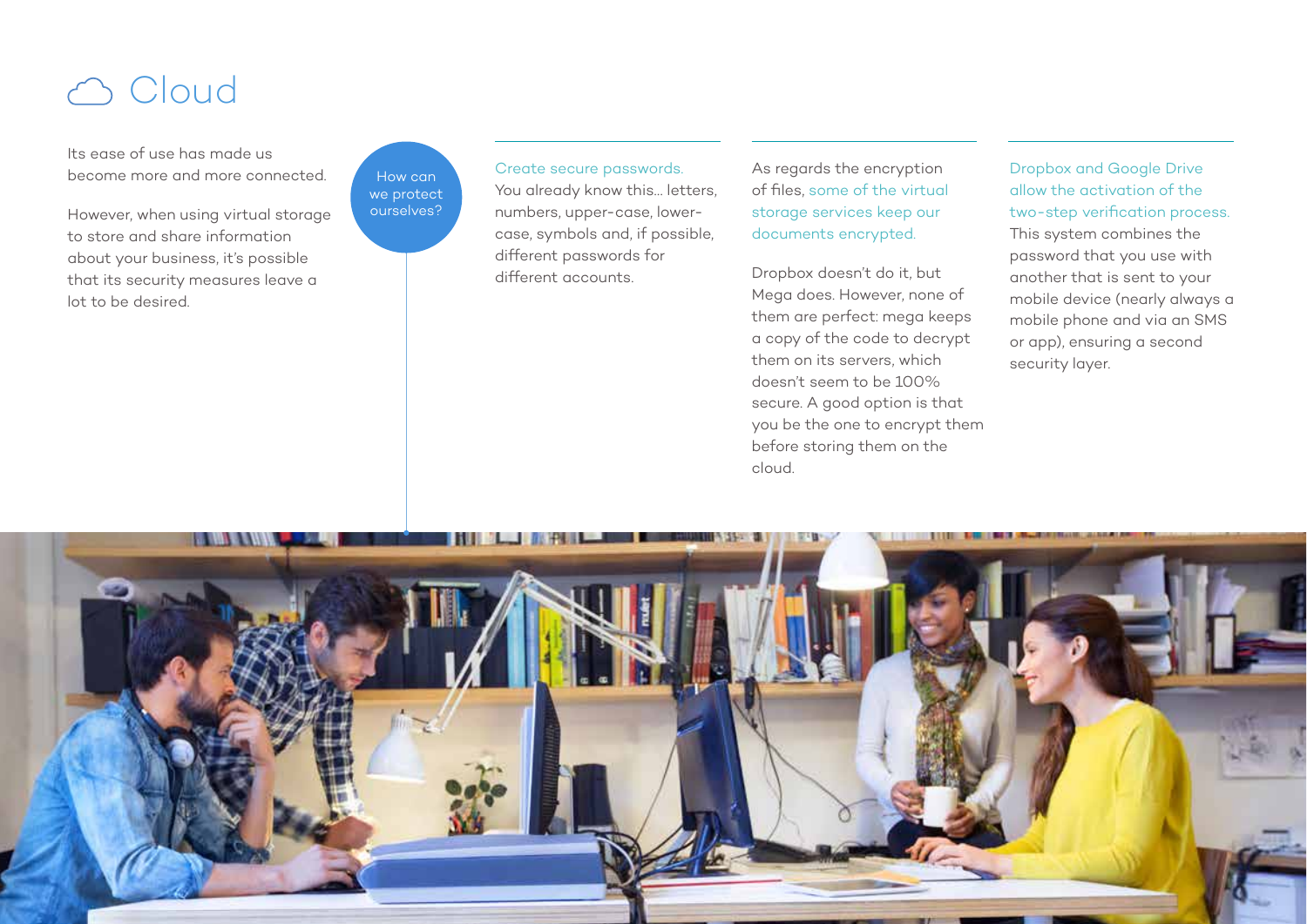

A company isn't secure if it is only protecting the traditional limits. Now it is essential to have a strategy in place for corporate mobile devices, one which, apart from guaranteeing their security, also incorporates the protection of information and the applications use don them.

According to a report by Nielson for Panda Security on the State of Protection for small businesses and freelancers. 25% of corporate tablets don't have security software. This figure rises to 35% for smartphones. These are figures which show why a lot of current attacks are targeted at mobile devices.

In addition to protection, the mobile security strategy has another requirement: not to hinder business agility and dynamism that the use of mobile devices provides



One of the first things is to install security software on mobile devices. In recent time we have seen the operating system (especially Android) become a target for cybercriminals.

The user identification needs to be more robust than just a traditional password. Many mobile devices allow us to use our fingerprints as identification and companies should train their staff to use these tools as well as what to do if they lose the device or it is stolen.

Be careful with third-party software: many professionals install apps from suspicious sources which, despite appearing trustworthy, turns out to be an imitation page created by cybercriminals.

Just like before, mobile devices need to be set up to avoid wireless networks that aren't secure and recommend to users that they disable the Bluetooth option to avoid any surprises.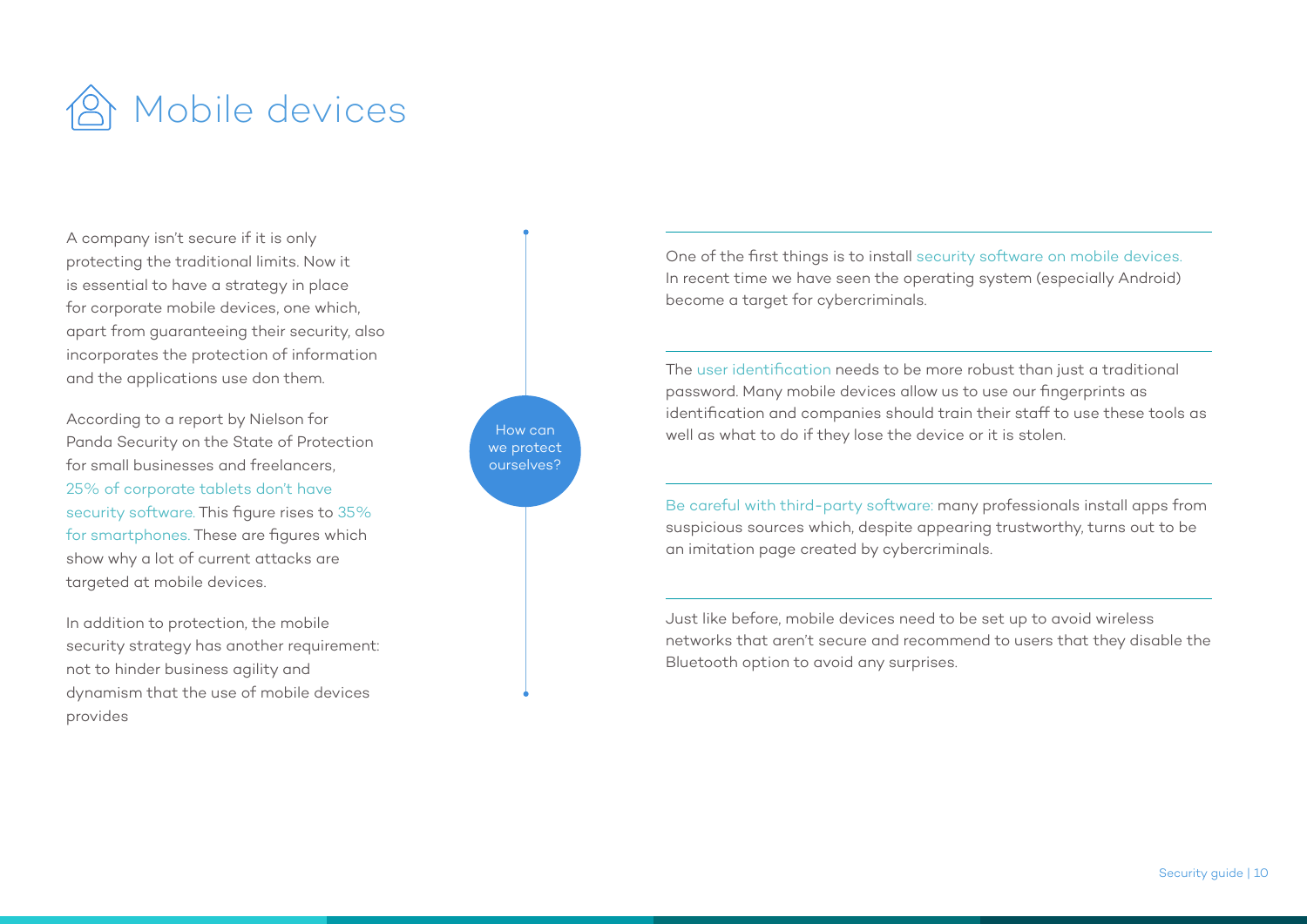The most dangerous types of malware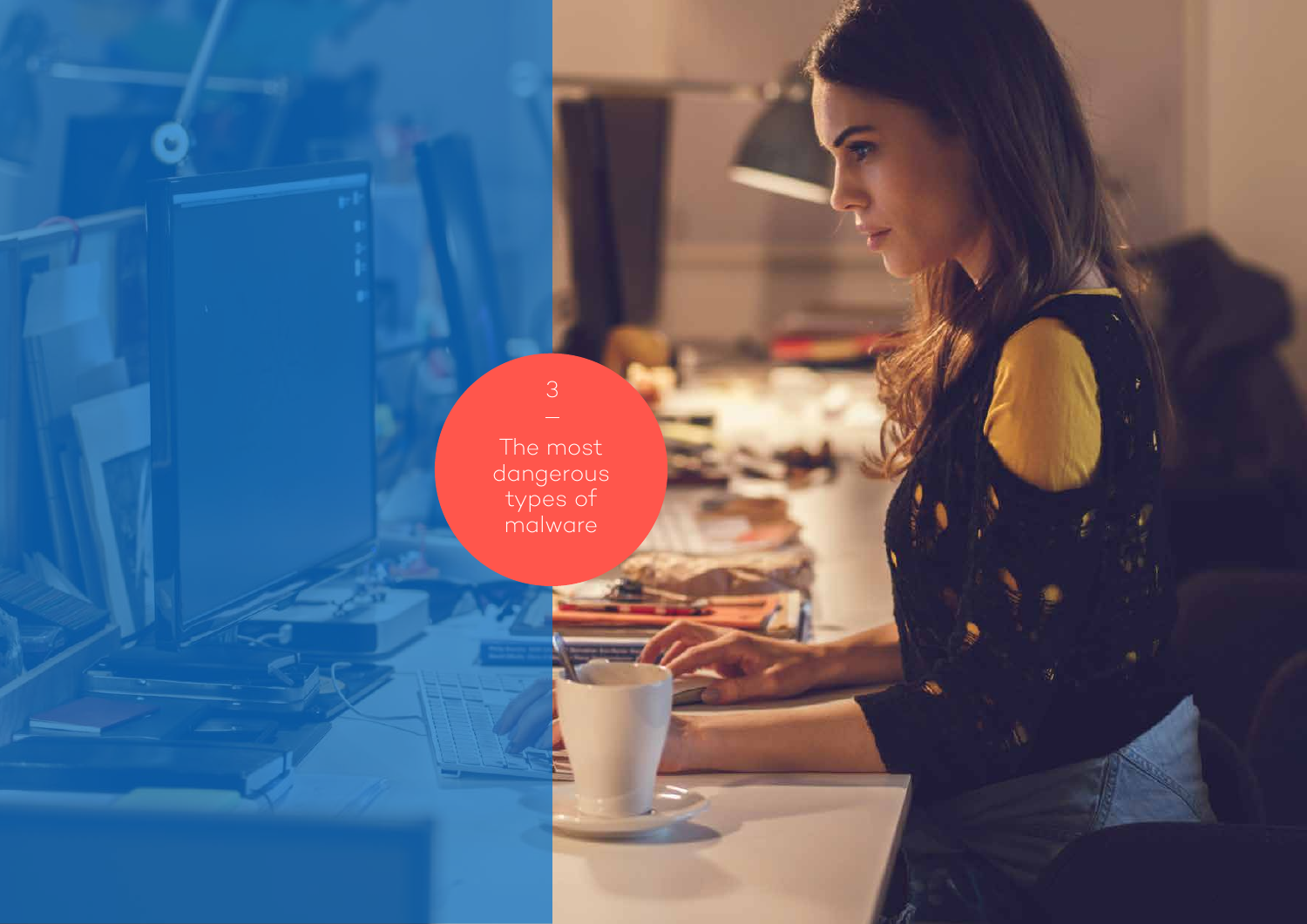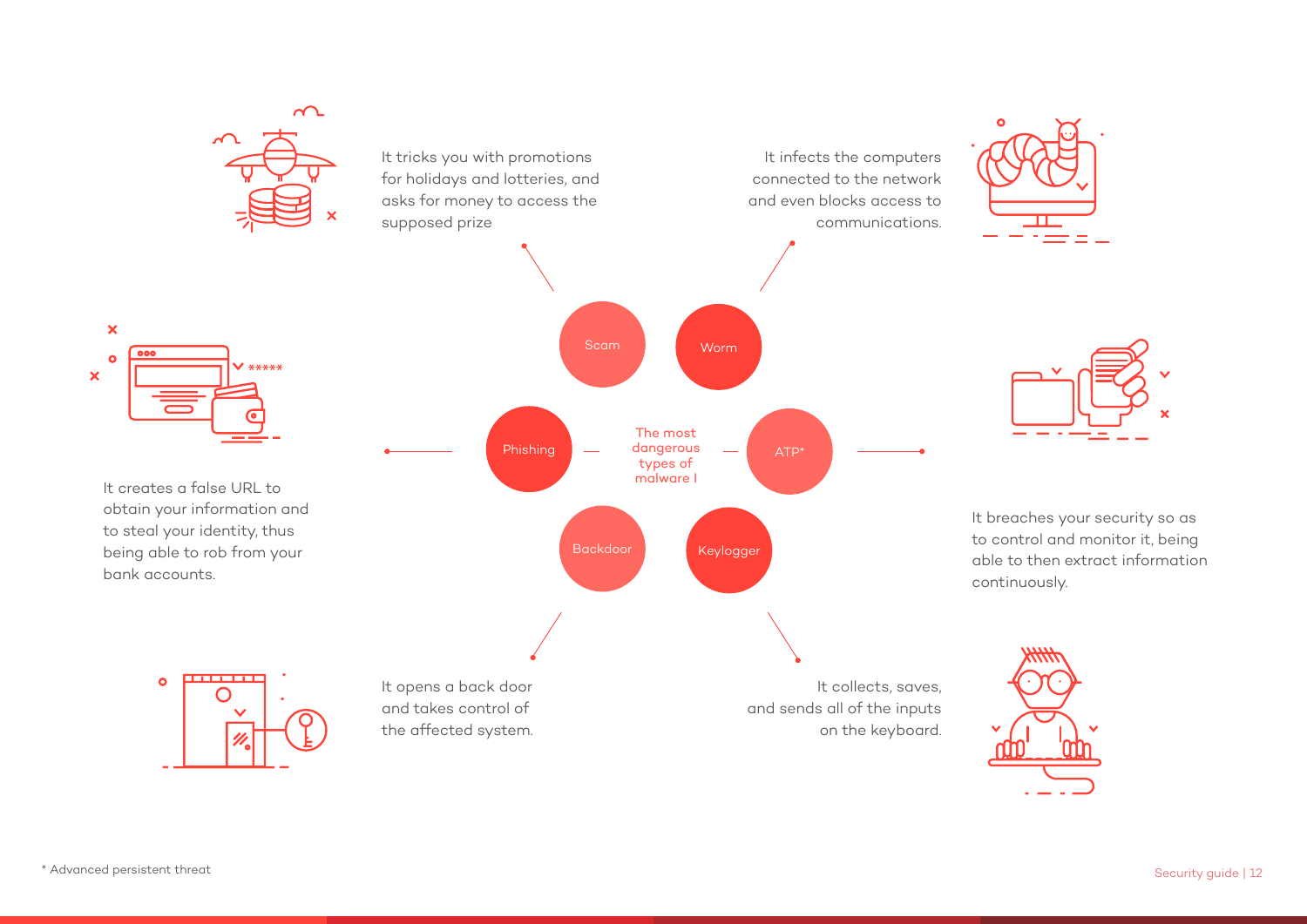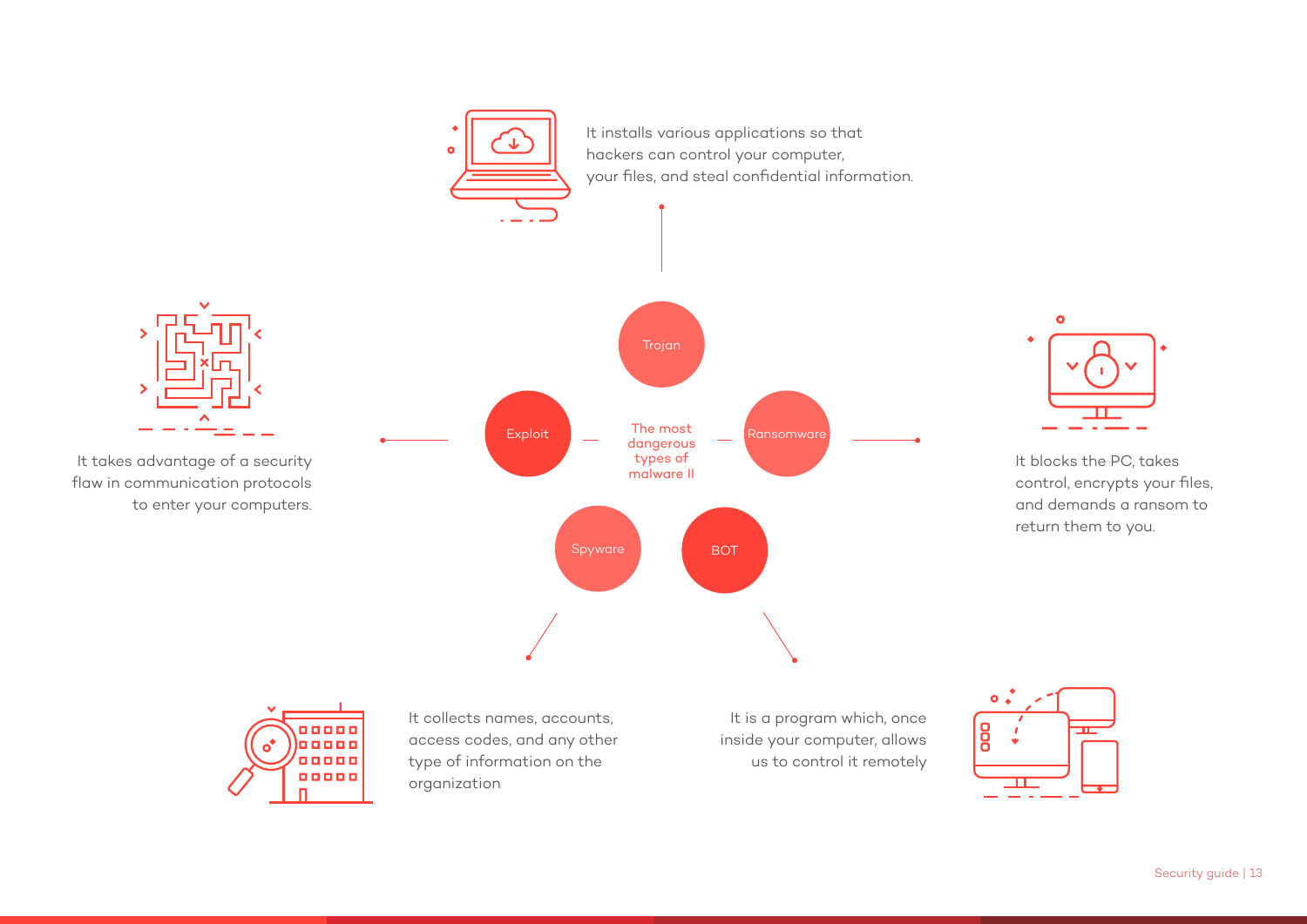Do's and Don'ts of cybersecurity for your business

 $\overline{4}$ 

Security guide | 14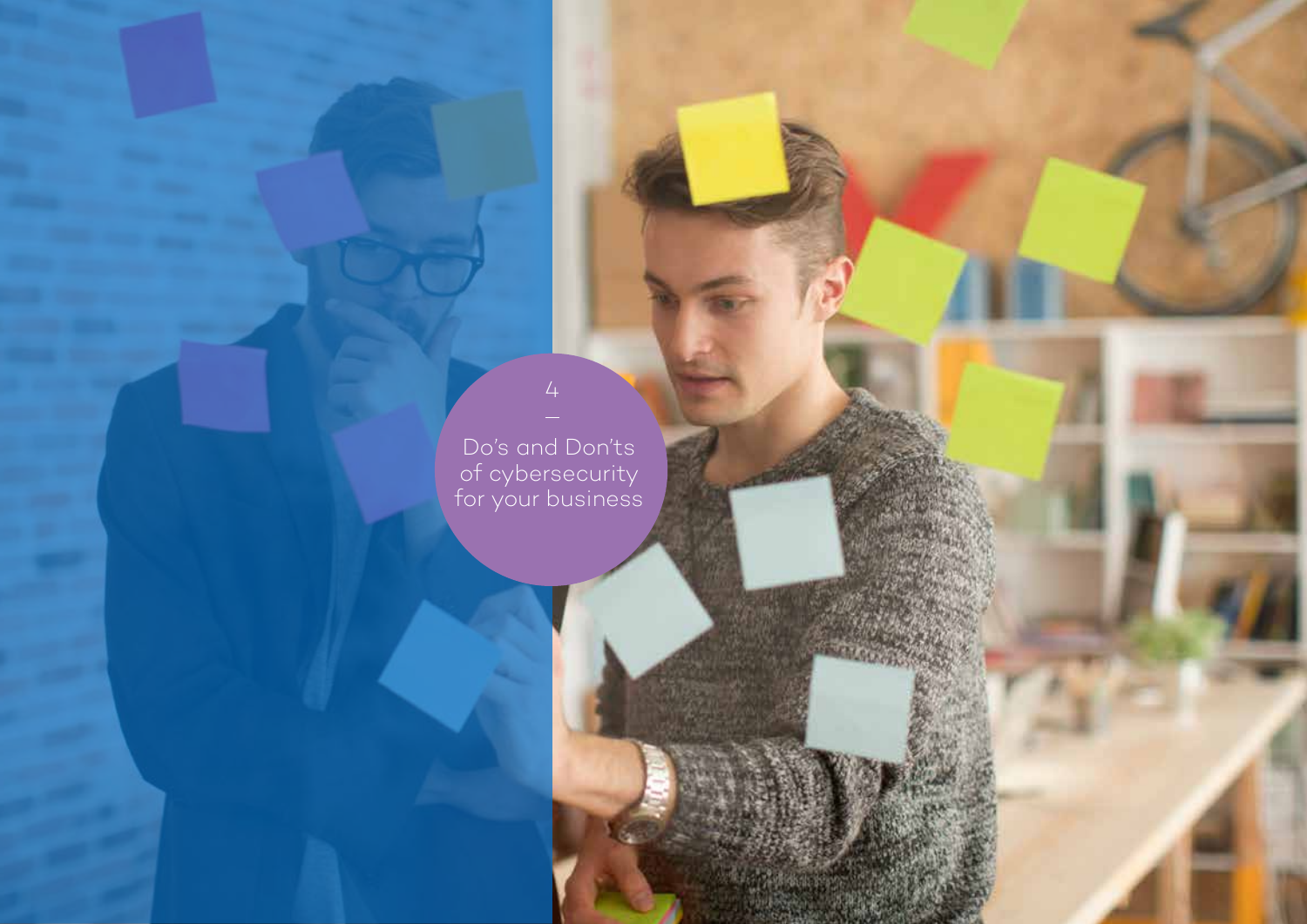





 $\vee$ 



Be careful with links that you receive in your corporate email. If suspicious don't open them. 3



Use a security solution that allows you to sleep easily. 4



5 Encrypt your most<br>valuable information.

1



 $V_{\text{inematical}}$  Do's and Don'ts of cybersecurity

Use remote desktops for teleworking 6





Avoid installing suspicious content from third-parties in your business T<br>
Avoid installing suspicious<br>
content from third-parties<br>
in your business<br>
S<br>
Make security copies of<br>
in your business





Make security copies of important information.



 $\vee$ 

Be careful using when using<br>a corporate device. S Make security copies of C Be careful using when using 10



Create complex passwords using different cases and symbols.

 $\vee$ 

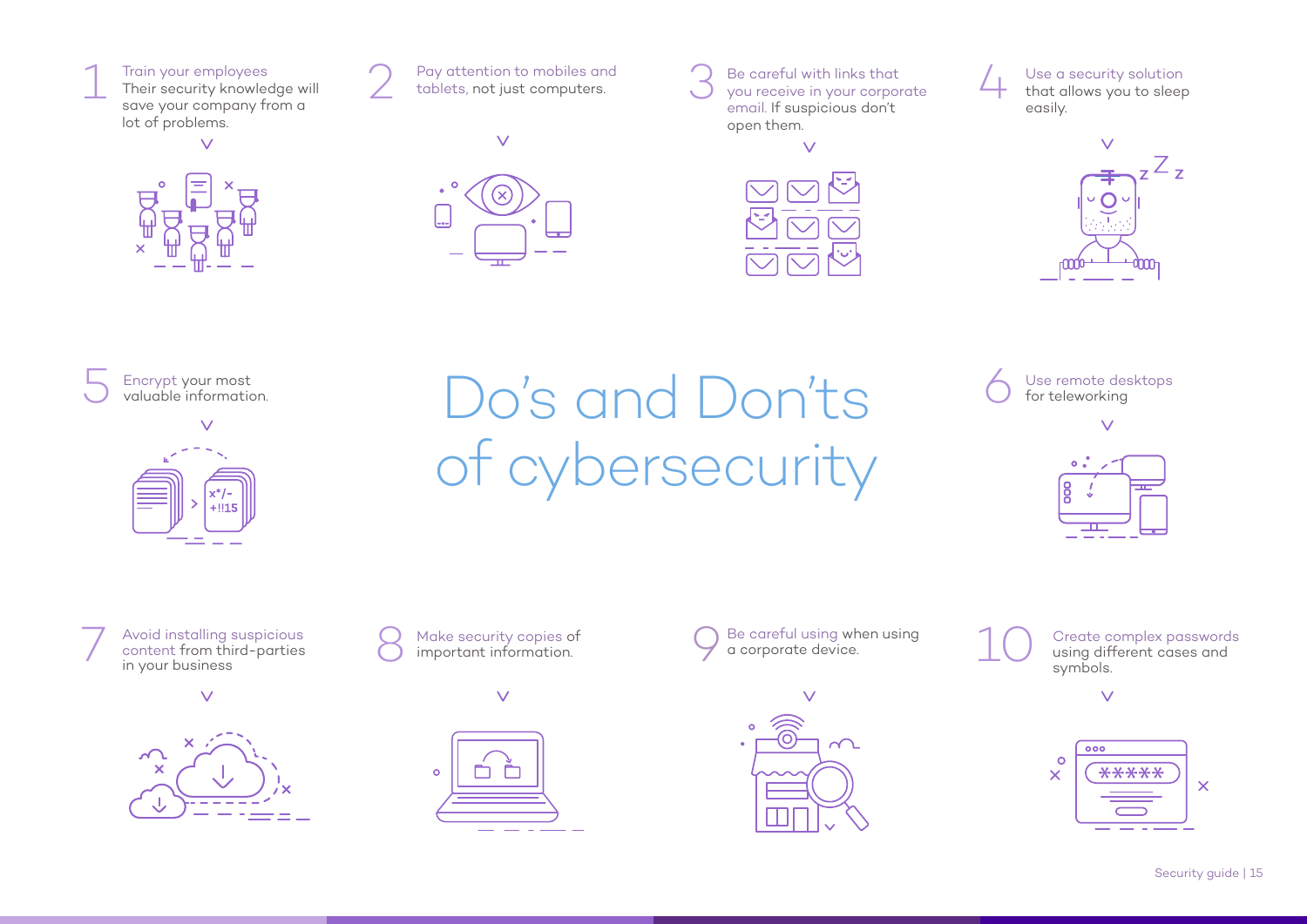# /Will you let us protect you?

After all of this information and advice that we have given you to help ensure that your company is protected against cyber-threats, the next step is to give you a solution that will protect you from threats while online.

 $\checkmark$ 

# Small Business Protection

Our antivirus for small businesses and freelancers, Small Business Protection, won't just help you to eliminate viruses and all types of threats on your devices, but it is also especially designed so that you don't have to worry about a thing. Its installation is easy and it doesn't need any maintenance.

#### Simple, right?

Discover more



 $\geq$ 

The protection you need with the best value for money



Lightweight, powerful antivirus suited for new and older PCs

Download it and get protected without any technical assistance

 $\bigcirc$  Small Business Protection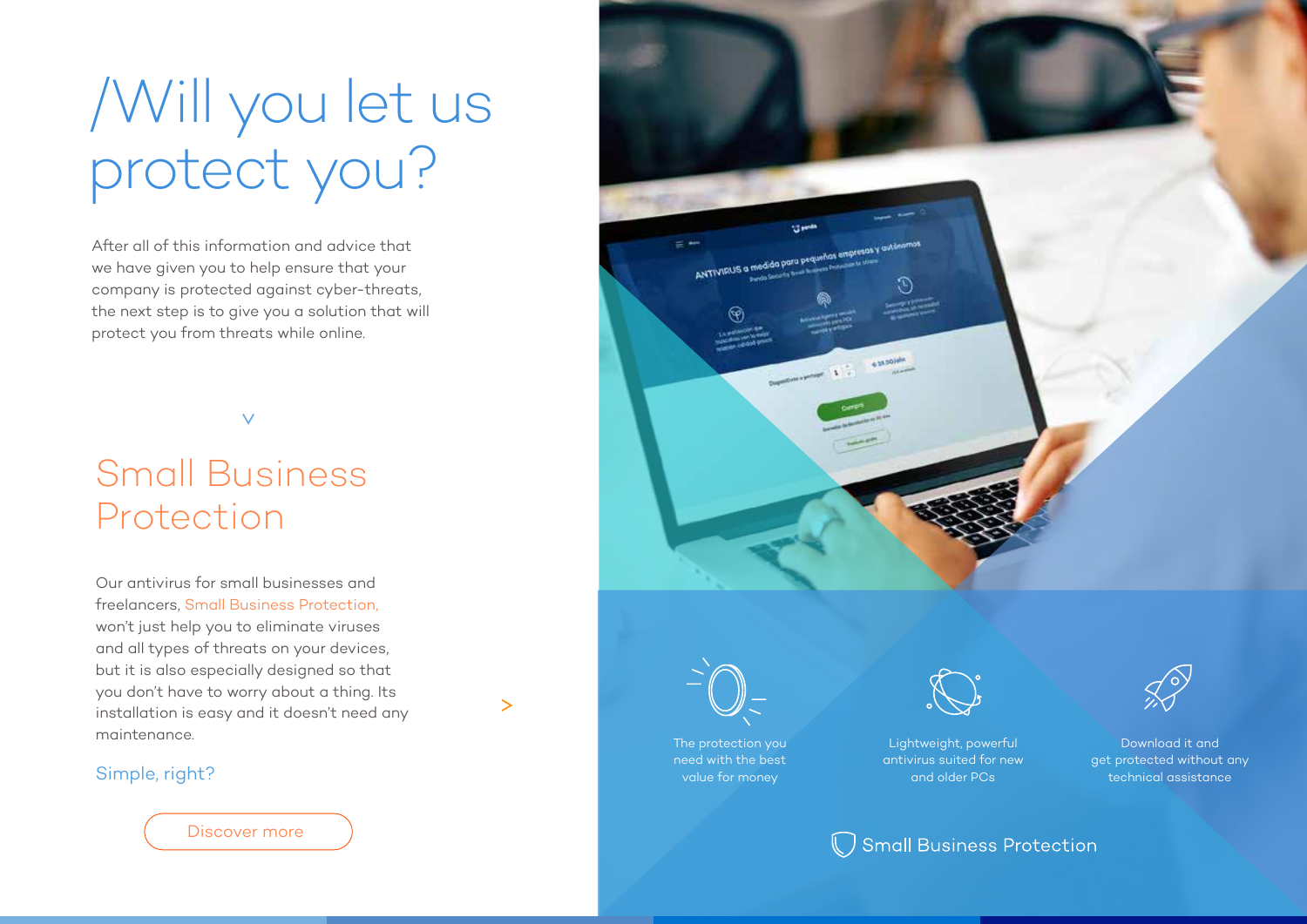# Panda Mobile Security

Also, for your Android devices, there is nothing better than Panda Mobile Security. This solution will give you peace of mind at all times when it comes to your Android mobile phones and tablets.



 $\vee$ 





#### $\bar{\wedge}$

## Panda Antivirus for Mac

Finally, if you are a Mac user, we're sure that after reading all of this you aren't one of those who thinks Apple is immune to viruses. That's why we offer you Panda Antivirus for Mac, which allows you to block malware for Mac, iPhone, iPad, and even iPod Touch.



So now you have no excuse, why wait any longer to protect your business?